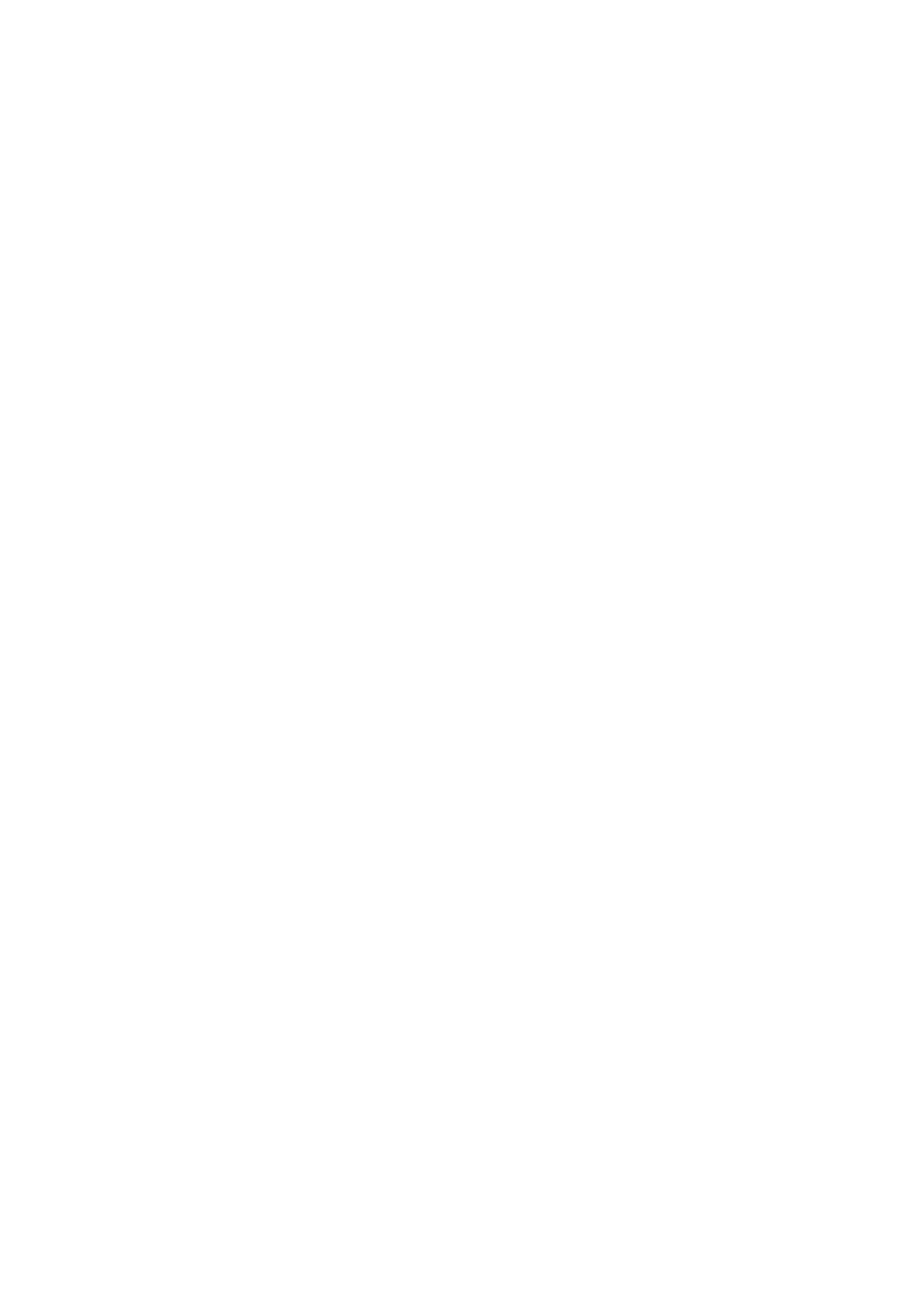# CPQOL

## Cerebral Palsy Quality of Life Manual (CP QOL-Teen)

Recommended Citation

Davis E, Davern M, Waters E, Boyd R, Reddihough D, Mackinnon A, Graham HK (2013). Cerebral Palsy Quality of Life Questionnaire for Adolescents (CP QOL-Teen) Manual. Melbourne: University of Melbourne.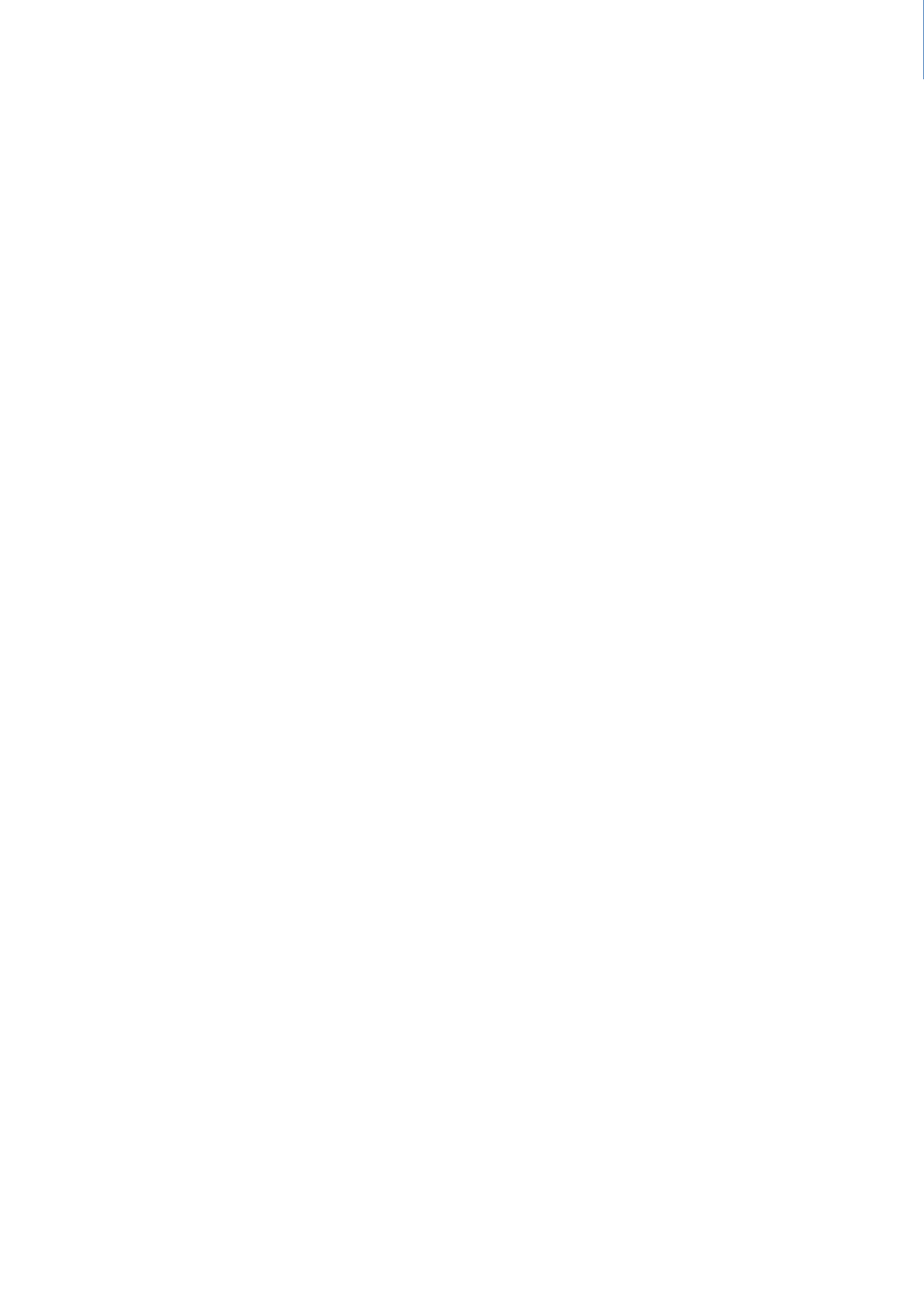

## **Contents**

| <b>Contact Us</b>                                              | 6  |
|----------------------------------------------------------------|----|
| <b>Tranaltion Guidelines</b>                                   | 7  |
| <b>Background</b>                                              | 8  |
| <b>Steps</b>                                                   | 9  |
| <b>Step 1: Forward Translation</b>                             | 9  |
| <b>Step 2: Reconciliation of Items</b>                         | 10 |
| <b>Step 3: Backwards Translation</b>                           | 10 |
| Step 4: Review of the Forward &<br><b>Backward Translation</b> | 11 |
| Step 5: Pre-test (Cognitive Interviews)                        | 12 |
| Step 6: Validation Study                                       | 12 |
| <b>References</b>                                              | 13 |
| <b>CP QOL Translation Procedure</b>                            | 14 |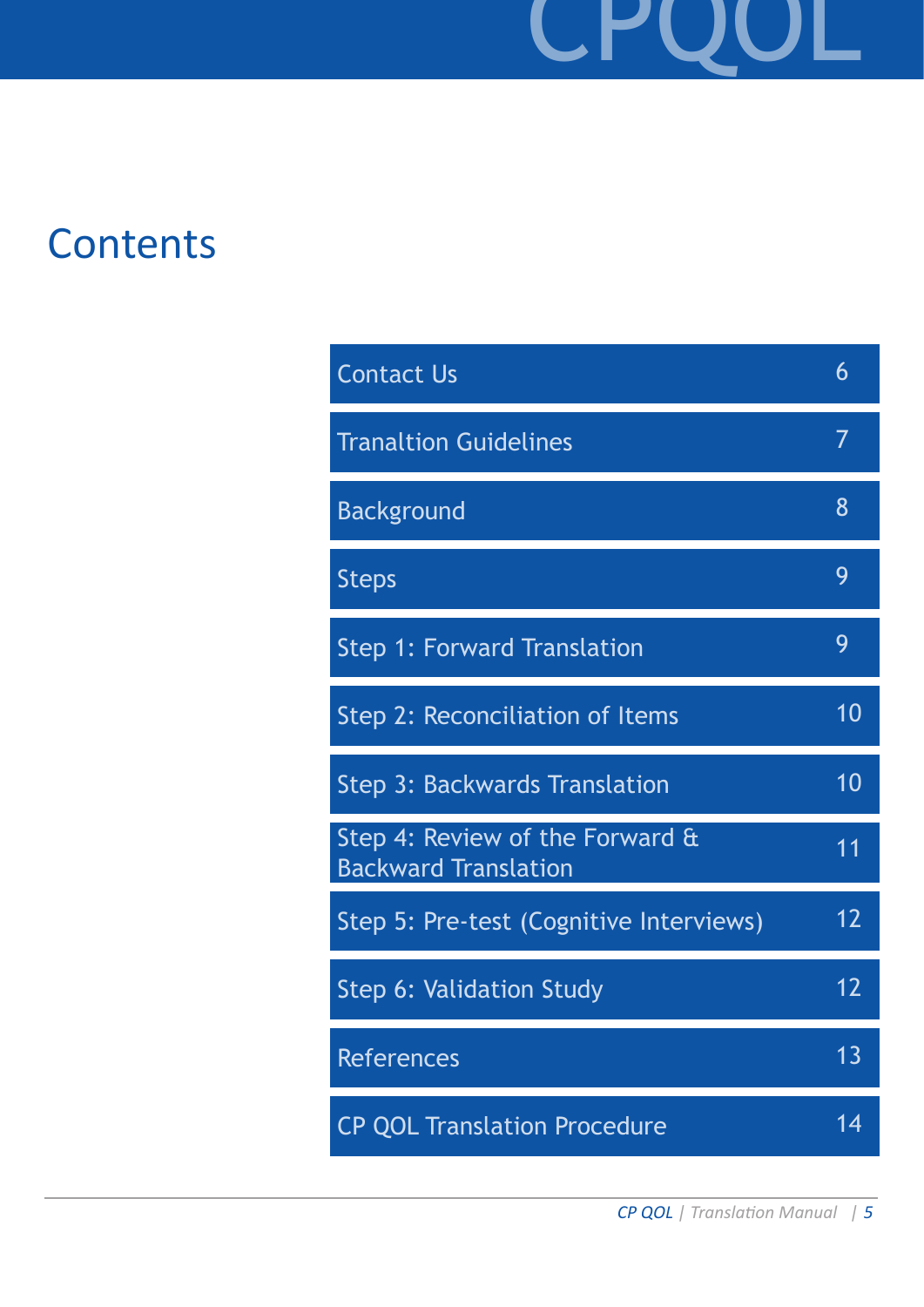

## Contact Us

If you would like further information on the CP QOL-Teen, please visit the CP QOL website at

#### **www.cpqol.org.au**

Alternatively, contact:

#### **Dr Elise Davis**

Associate Director, The Jack Brockhoff Child Health & Wellbeing Program McCaughey VicHealth Centre for Community Wellbeing Melbourne School of Population Health University of Melbourne 207 Bouverie Street, Carlton Victoria, Australia 3010 eda@unimelb.edu.au

#### **Professor Elizabeth Waters**

Director, The Jack Brockhoff Child Health & Wellbeing Program McCaughey VicHealth Centre for Community Wellbeing Melbourne School of Population Health University of Melbourne 207 Bouverie Street, Carlton Victoria, Australia 3010 ewaters@unimelb.edu.au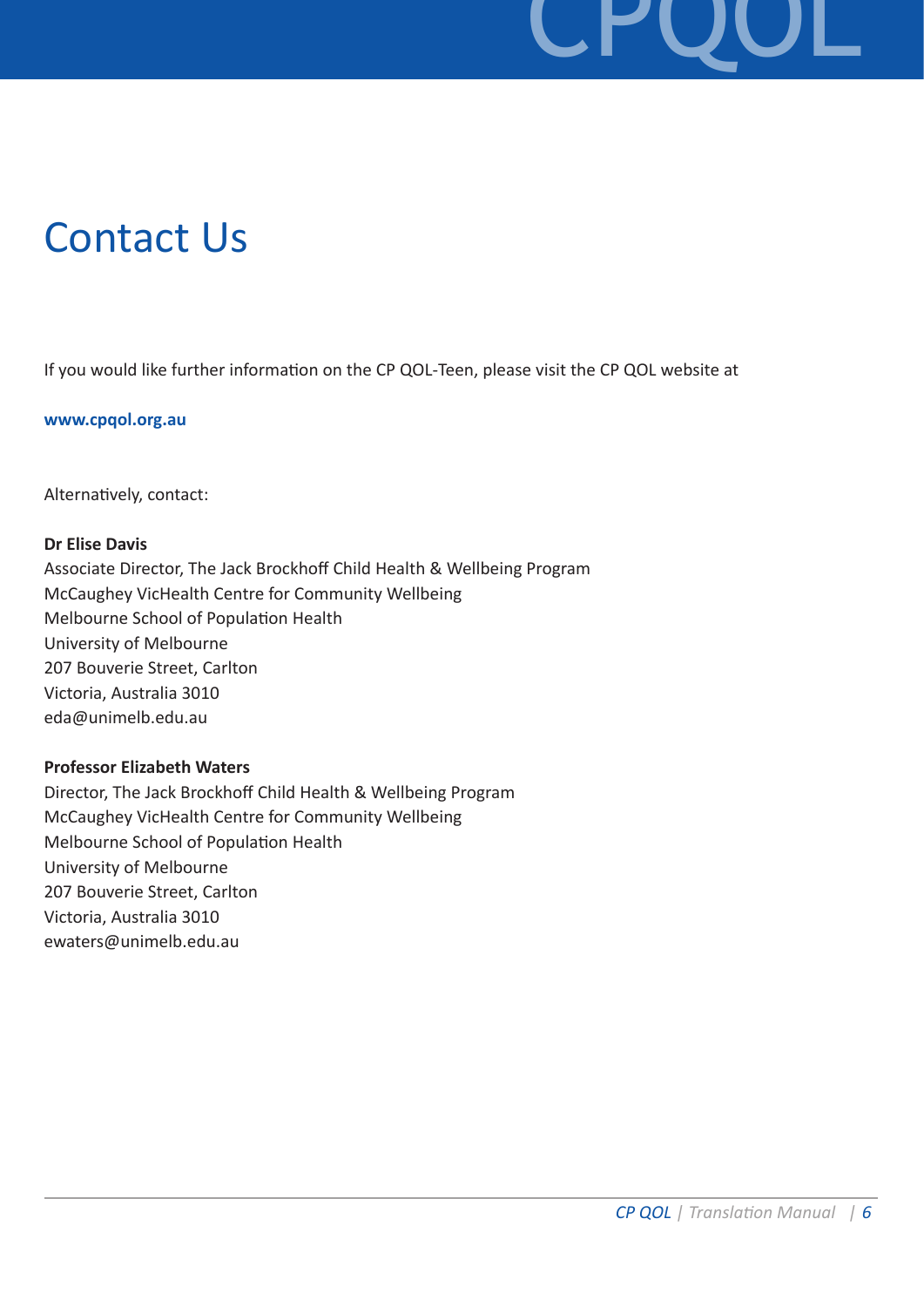

## Translation Guidelines

A series of steps for forward backward translation are outlined in this document. For all steps in the process, it is recommended that the translations and decisions are documented clearly.

We ask that you send the CP QOL-Child team relevant documentation, as outlined on page 14, and a copy of the translated questionnaires, in order to build an international understanding of what work is being conducted in various parts of the world. Please indicate whether you want to translate the child questionnaire or the adolescent questionnaire or both. The child version needs to be translated and validated for children aged 4-12 years and the adolescent version needs to be translated and validated for adolescents aged 13-18 years. We will keep a current update of translations on our website:

#### www.cpqol.org.au

Please send relevant information to:

#### **Dr Elise Davis**

Associate Director, The Jack Brockhoff Child Health & Wellbeing Program McCaughey VicHealth Centre for Community Wellbeing Melbourne School of Population Health University of Melbourne 207 Bouverie Street, Carlton Victoria, Australia 3010 eda@unimelb.edu.au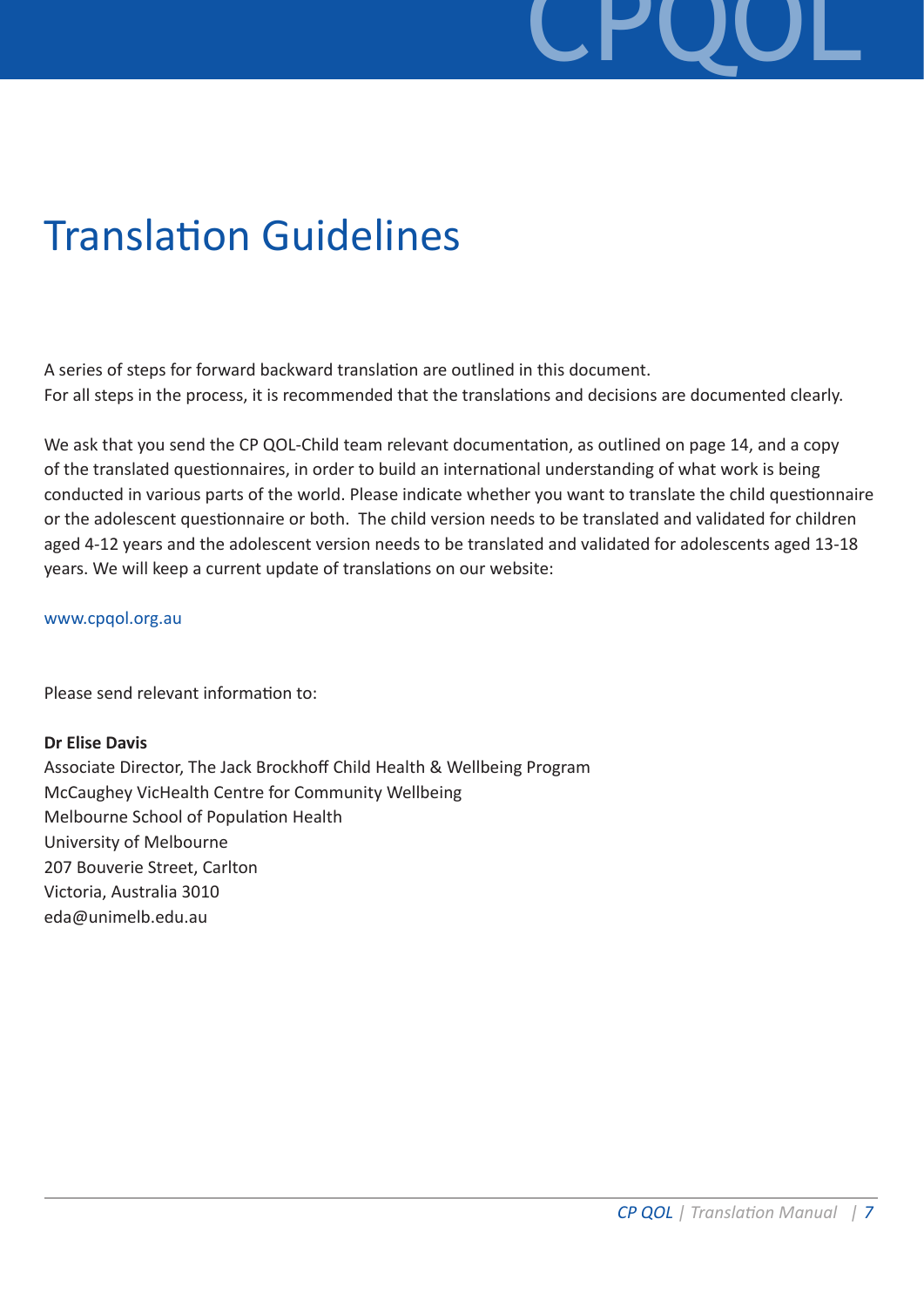

## Background

These translation guidelines have been developed based on standardised processes being employed for comparable international measures.

We specifically acknowledge the assistance of the KIDSCREEN team: Professor Ulrike Ravens-Sieberer (www. kidscreen.org).

The following references were employed.

The MAPI Linguistic Validation Process provided on the website http://www.mapi-research-inst.com/lvprocess.asp.

Ulrike Ravens-Sieberer and Eva Noack 1996: The Translation of the English Colorectal Cancer Module into German; EORTC Study Group on Quality of Life.

Report from the EUROHIS Mid-Term Review, 2-4 Nov. 2000, WHO Regional Office for Europe, Copenhagen

MOS Translation Criteria, Medical Outcomes Trust, July 1997 BULLETIN; http://www.outcomes-trust.org/bulletin/0797blltn.htm

The International Quality of Life Assessment (IQOLA) Project http://www.iqola.org

The World Health Organisation Process of Translation and Adaptation of Instruments http://www.who.int/substance\_abuse/research\_tools/translation/en/index.html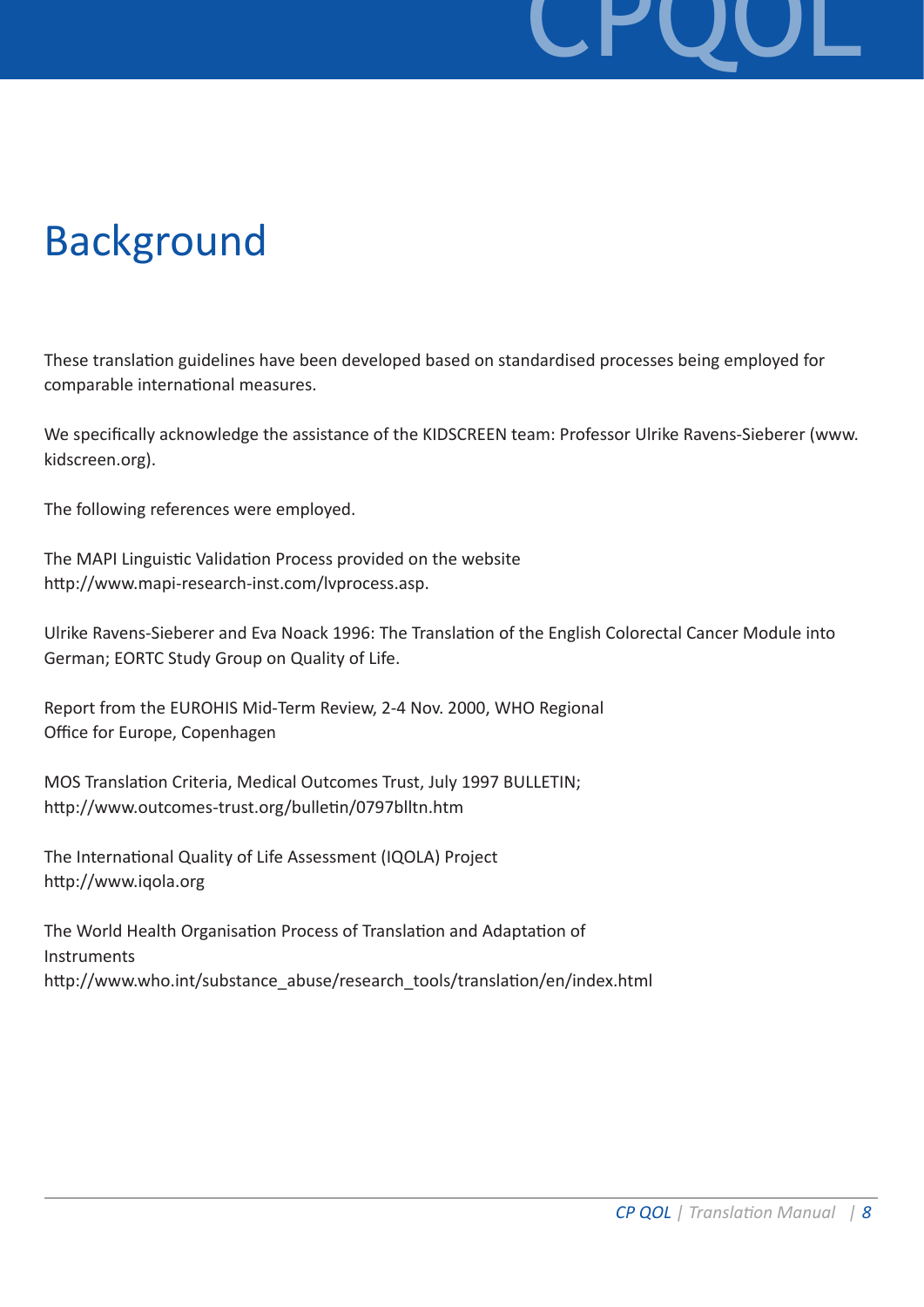

## **Steps**

### *Step 1: Forward Translation*

#### **Who should do it?**

Rather than solely being professionals in translation, the respective translators must have experience in test development and/or the research fields concerning Quality of Life in Children/Adolescents and/or cerebral palsy.

The translators need to have the following qualifications:

- Native speakers of the respective target language;
- Knowledge of both English and the target language;
- Familiarity with the cultures, both of English speaking countries as well as of the target countries;
- Experience in test development and/or in the content of the research fields concerning Quality of Life in Children/Adolescents.

**Two translators are to translate the CP QOL questionnaire independently from each other into the respective target language.** The translators are asked to use natural and acceptable language for the broadest audience and to be simple, clear and concise in their formulations.

The following guidelines may be given to the translators:

- The translators should always focus on conceptual equivalence rather than on literal word-for-word translation. The translators should always try to grasp the most relevant meanings of the English terms and translate them accordingly.
- The translators should try to be simple, clear and concise in their formulations long sentences with many clauses should be avoided.
- The translators should take into account how the typical respondents (children and parents) will understand the items.
- The translators should take the age of the respondents into consideration and thus should not use any jargon or terms that would be difficult to understand. The translation has to be clear, simple and comprehensible. Double negatives should be avoided.

The two forward translators provide two forward translations; Forward Translation 1 and Forward Translation 2.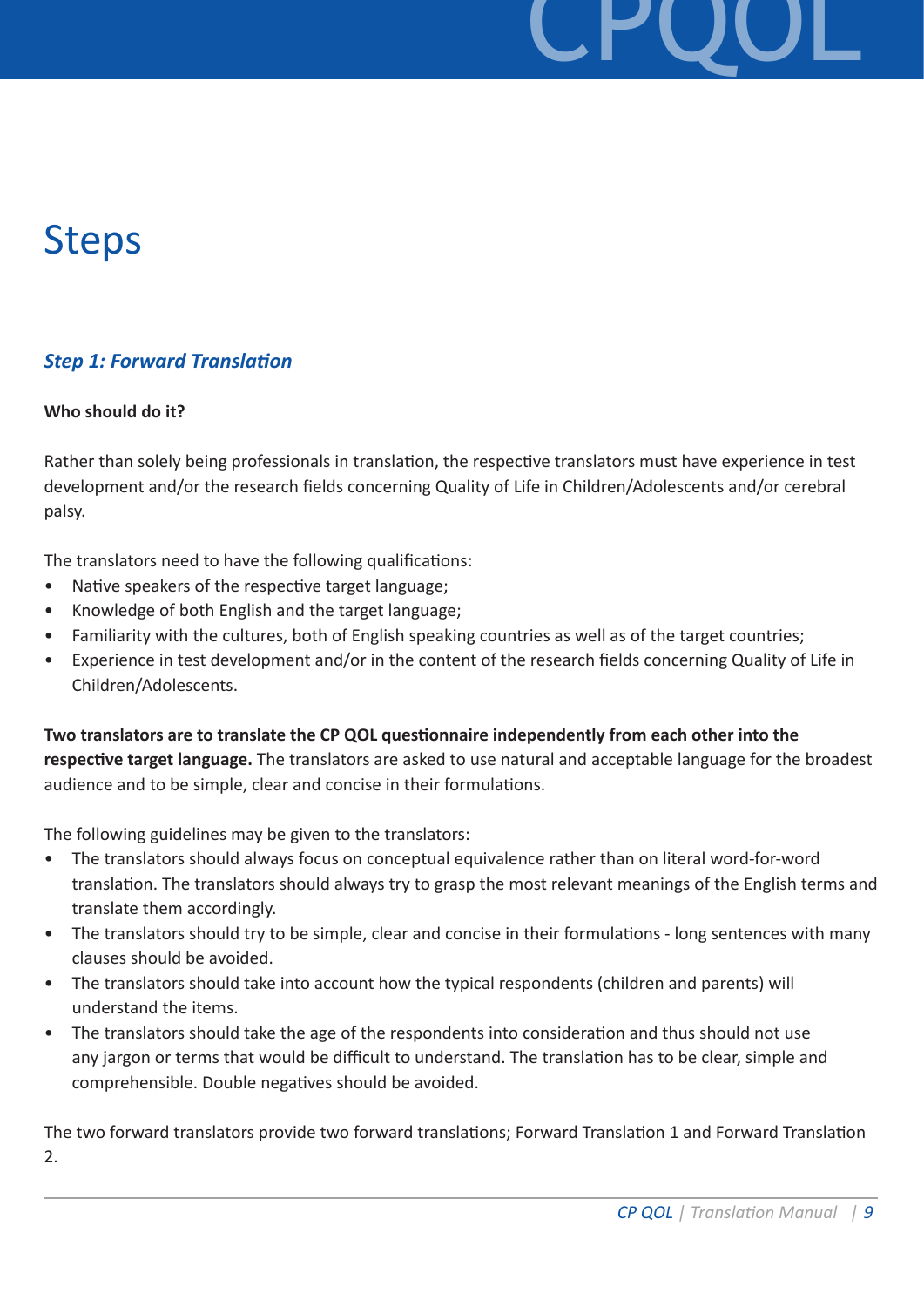# CPQOL

### *Step 2: Reconciliation of items*

To reconcile the two independent forward versions a reconciliation meeting should be held. The two translations should be compared and assessed in terms of their conceptual equivalence, comprehensibility and clarity of speech relative to the English CP QOL questionnaire.

Participants in the reconciliation procedure should document their assessments item by-item. They should select the best translation or if neither is adequate suggest another translation. They should focus on differences in culture and linguistics which may cause difficulties when transforming the English version into the target languages. A reconciled version is to be derived by means of a subsequent discussion between the participants.

The Reconciled Forward Translation consists of the best fitting translations of the items.

### *Step 3: Backward Translation*

The Backward Translation is designed to assess the conceptual equivalence of the Reconciled Forward Translation and the English CP QOL questionnaire. The Backward Translation and the CP QOL questionnaire are supposed to be very similar. If they are not, discrepancies can be identified and corrected.

The backward-translator must have the following qualifications:

- Native English speaker;
- Meet all other qualifications see above (forward translator).

The Reconciled Forward Translation is back-translated into English by the backward translator. The backward translator is not supposed to have worked with the CP QOL questionnaire before. The guidelines as described above (guidelines for forward translators) may also be given to the backward translator. The result of the backward-translation-process is a back-translated version of the Reconciled Forward Translation.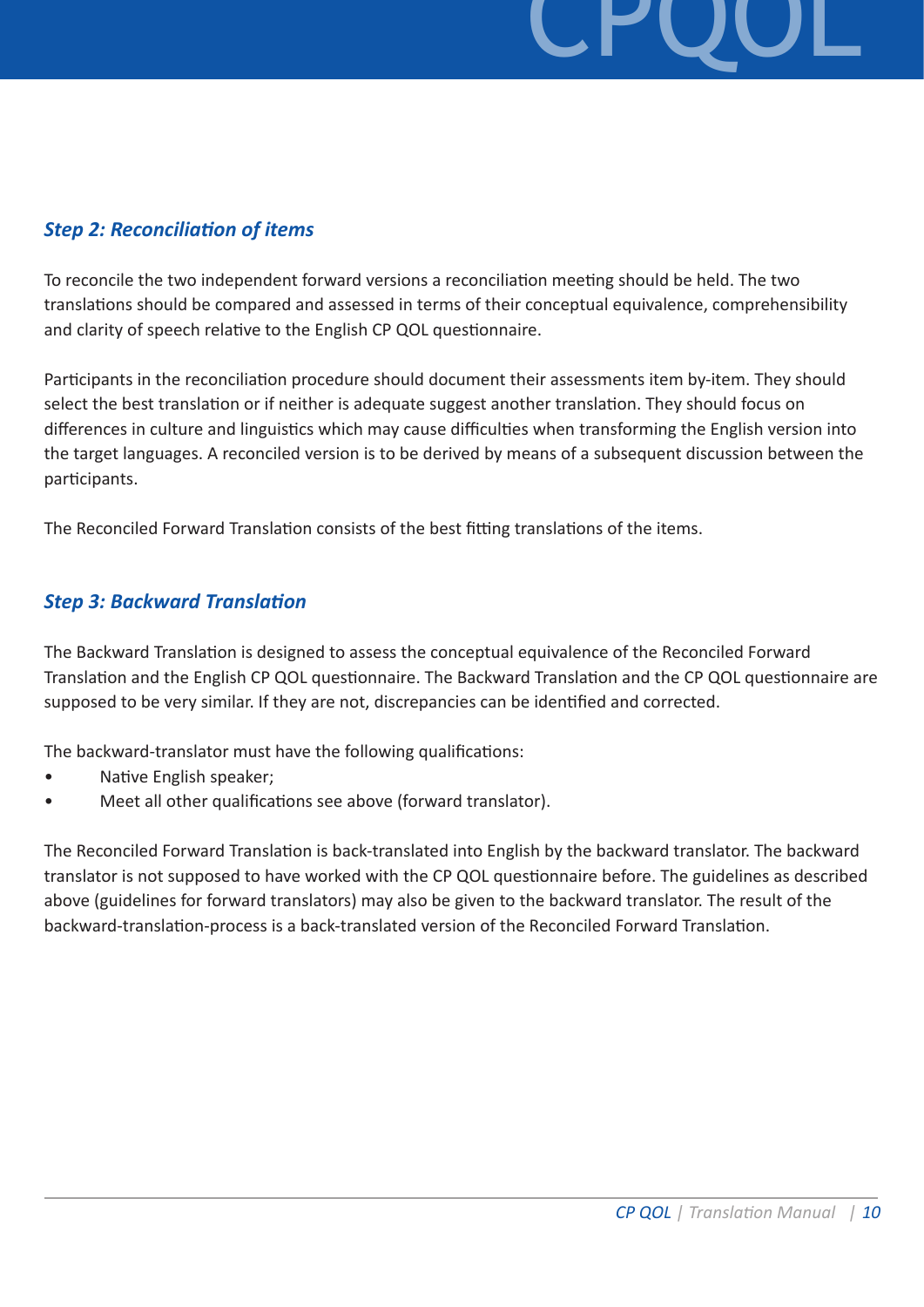

## *Step 4: Review of the Forward and Backward Translation*

The review is designed to assess the entire forward-backward-process in order to provide a Final Forward Translation. Participants in the review procedure should be:

- Two members of the research group with good knowledge of both English and the target language;
- One of the forward translators;
- If available, external experts with experience in instrument development and translation.

Focusing on conceptual differences, the backward translation is to be compared with the English CP QOL-Child. The participants review the translation item-by-item by comparing the back-translated items to the English source items. The aim is to develop a Final Forward Translation document.

The translation should be simple, clear and concise. There should be no conceptual discrepancies between the English CP QOL-Child© and the Final Forward Translation. The focus lies on achieving conceptual equivalence and clarity as well as using colloquial language.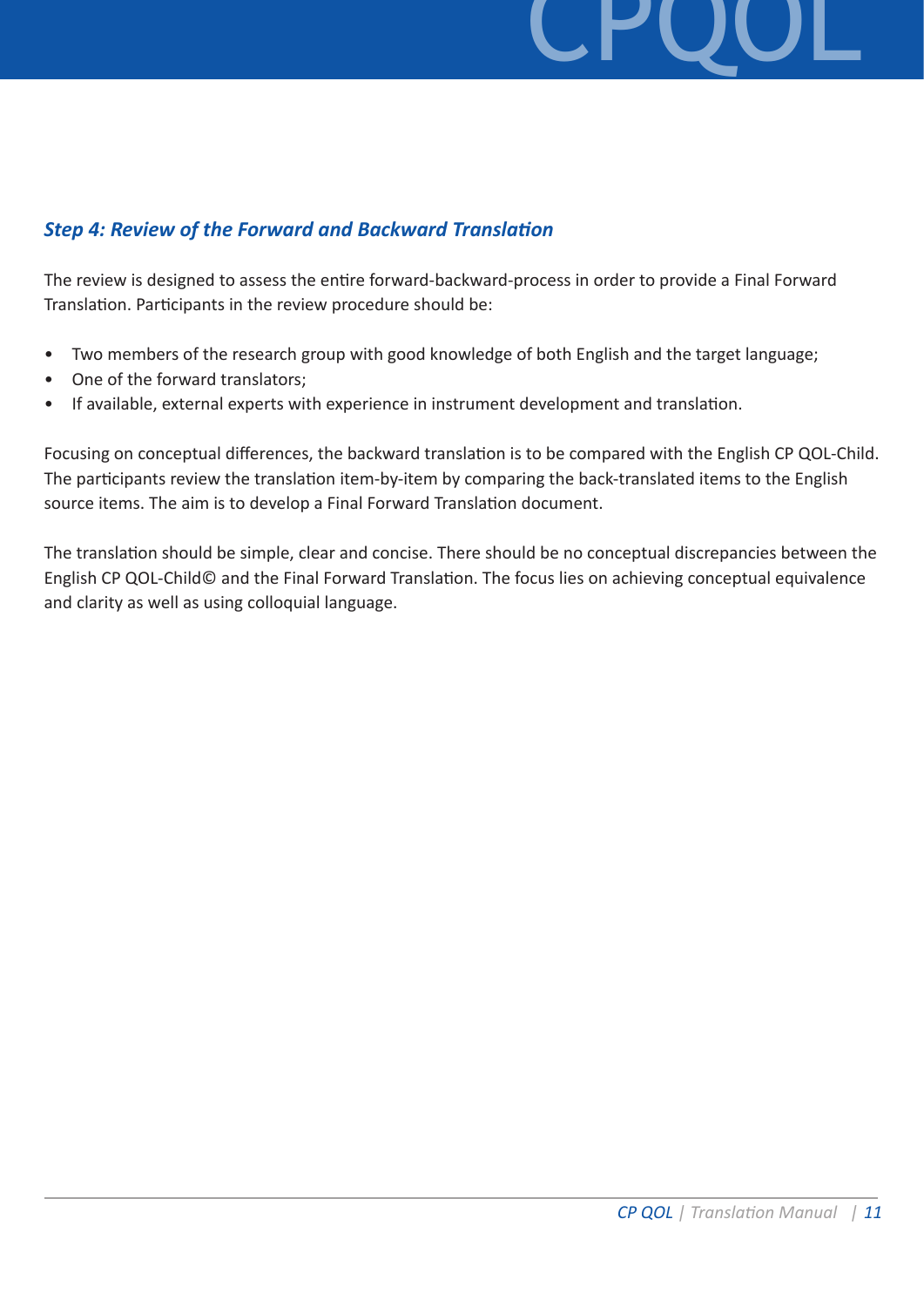

## *Step 5: Pre-test (Cognitive Interviews)*

The Pre-test is expected to show whether all items can be understood and are acceptable. 6-8 children/ adolescents with cerebral palsy (9-18 years) and 6-8 parents (of children with cerebral palsy aged 4-12 years) should participate in an individual pre-test. They should represent children across levels of functioning and education. Test participants should be provided a quiet place. Tested individuals should be informed about the objective of the pre-test.

Pre-test respondents should be administered the instrument and be debriefed. This debriefing should ask respondents:

- 1. what they thought the question was asking;
- 2. to repeat the question in their own words;
- 3. what came to their mind when they heard a particular phrase or term;
- 4. to explain how they choose their answer.

These questions should be repeated for each item. The answers to these questions should be compared to the respondent's actual responses to the instrument for consistency. Respondents should also be asked about any words they did not understand as well as any word or expression that they found unacceptable or offensive.

When alternative words or expressions exist for one item or expression, the pre-test respondent should be asked to choose which of the alternatives conforms better to their usual language.

### *Step 6: Validation study*

It is recommended that the psychometric properties of the translated version of the CP QOL are tested. In addition to the CP QOL, socio-demographic information should be included. If possible a validated generic QOL/health questionnaire for children/adolescents, such as KIDSCREEN or the Child Health Questionnaire should also be included.

The validation study should be a cross-sectional study including at least 200 children/adolescents with cerebral palsy (9-18 years) and 200 parents of children with cerebral palsy (children aged 4-18 years).

Researchers in the translating country should decide on the most appropriate means of selecting children.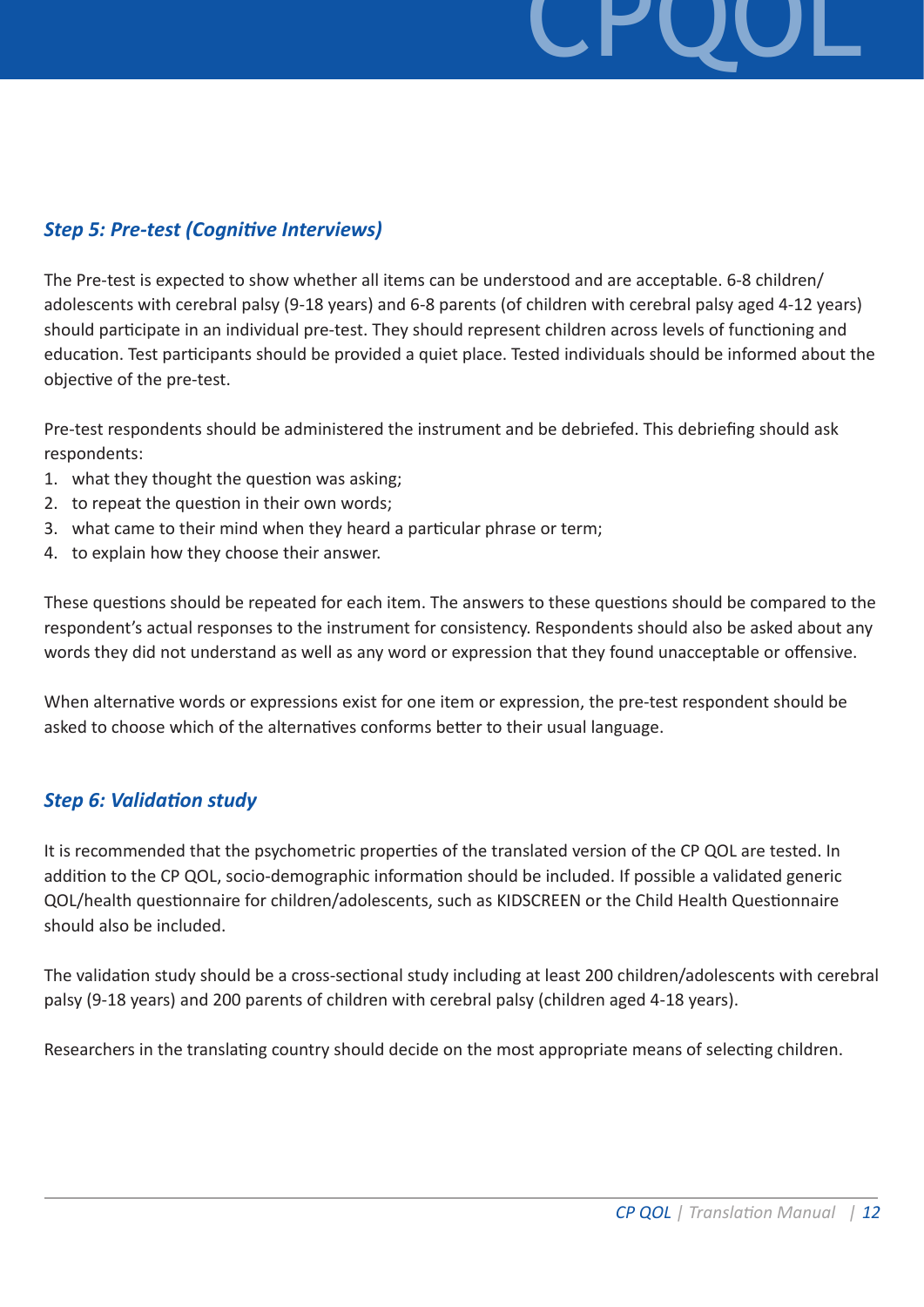

## References

- 1. Guyatt GH. The philosophy of health-related quality of life translation. In: SA Shumaker & RA Berzon, ed. The International Assessment of Health-related Quality of Life. Oxford New York: Rapid Communications, 1995: 139-143.
- 2. Bullinger M, Anderson R, Cella D & Aaronson N. Developing and evaluating cross cultural instruments from minimum requirements to optimal models. In: SA Shumaker & RA Berzon, ed. The International Assessment of Health-related Quality of Life. Oxford New York: Rapid Communications, 1995: 83-91.
- 3. Leplège A & Verdier A. The adaptation of health status measures: methodological aspects of the translation procedure. In: SA Shumaker & RA Berzon, ed. The International Assessment of Health-related Quality of Life. Oxford New York: Rapid Communications, 1995: 93-101.
- 4. Herdman M, Fox-Rushby J & Badia X. "Equivalence" and the translation and adaptation of health-related quality of life questionnaires. Quality of Life Research ,6, 1997: 237-247.
- 5. Herdman M, Fox-Rushby J & Badia X. A model of equivalence in the cultural adaptation of HRQoL instruments: the universalist approach. Quality of Life Research ,7, 1998: 323-335.
- 6. Prüfer P & Rexroth M. Zwei-Phasen-Pretesting. ZUMA-Arbeitsbericht 2000/08 Patrick DL. Quality of Life. Three words with many meanings. Washington Public Health – Fall 1997, Vol. 15. http://depts.washington.edu/sphcm/wph97/quality.html
- 7. Streiner DL, Norman GR. Health measurement scales. A practical guide to their development and use (2ª ed). New York, Oxford: Oxford University Press, 1995.